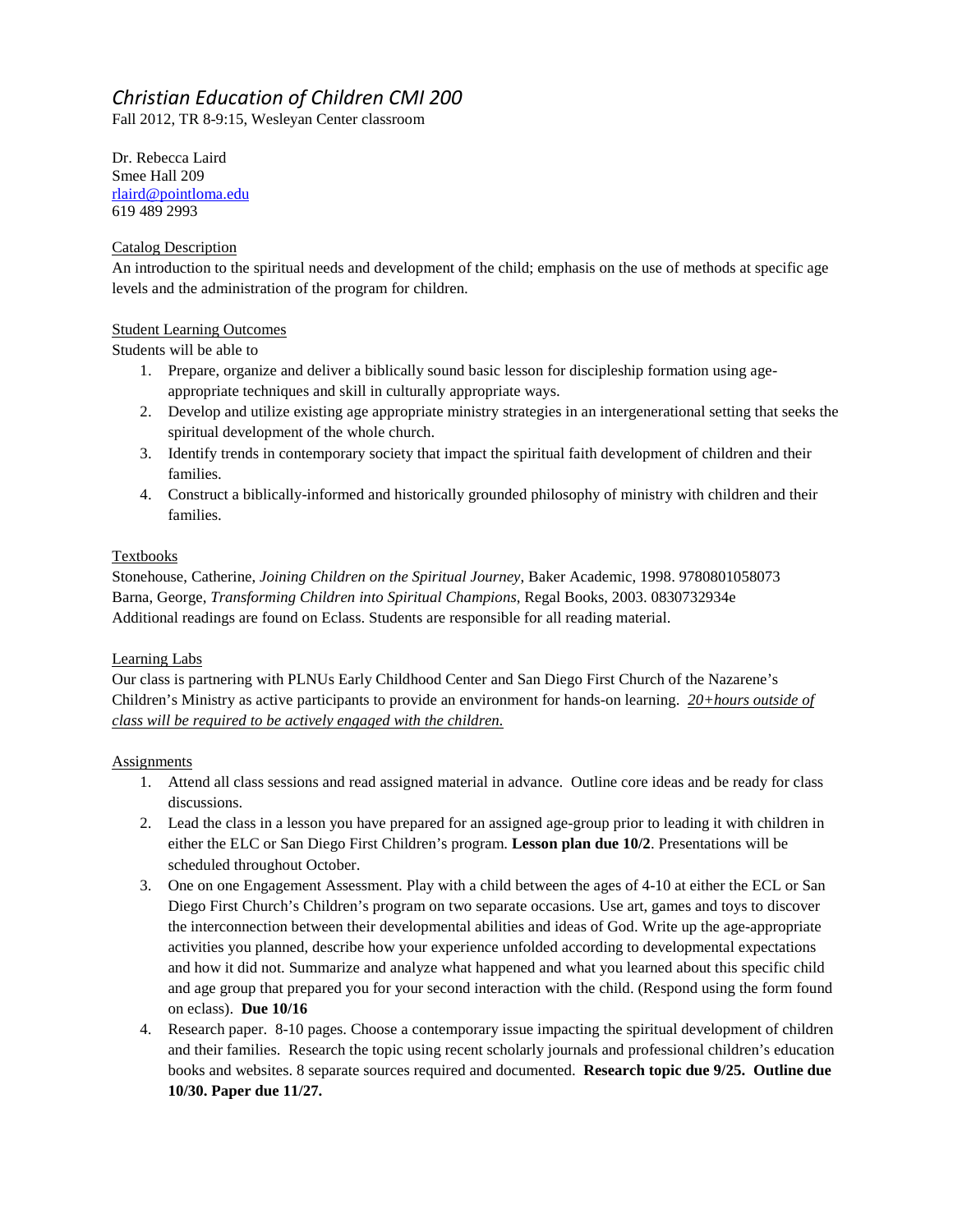5. Exams. There will be 3 exams. The first two will be essay or oral exams. Students may choose to receive written questions or meet with the teacher and be tested through a series of oral questions. The final exam is a written exam with a mixture of term identification and short essays.

#### Course Topics

8/ 30 Overview of Class and Introductions

- 9/4 The Church in the Life of the Child *All reading assignments are to be done prior to attending class* Barna, Chapters 1 and 2
- 9/6 The Child in the Life of the Church Barna, Chapters 3 and 4
- 9/11 The Child in History and in the Life of the Church Barna, Chapters 5 and 6
- 9/13 Children in Today's Social Context Barna, Chapters 6 and 7
- 9/18 The Spirituality of Children Stonehouse, Chapters 1 and 2
- 9/20 Understanding the Development of Children Stonehouse, Chapter 3
- 9/25 Understanding How Children Learn Stonehouse, Chapter 4

#### **Research topic due**

- 9/27 Spiritual Formation Stonehouse, Chapter 5 and 6
- 10/2 Storytelling and Appropriate Biblical Interpretation

### **Lesson Plans due**

- 10/4 Exam #1
- 10/9 Preparing and Leading Children to Christ

Stonehouse, Chapter 8 and 9

- 10/9 Pastoral Care
- 10/11 Programming for Children's Ministries
- 10/16 Developing a Strategic Plan, Calendar, and Budget

### **One on one Engagement Assessment due**

- 10/18 The Church—a Safe Environment
- 10/23 Nazarene Safe Training
- 10/25 Evaluating Curriculum, Events, and the Children's Ministries Program
- 10/30 Interactions with Staff and Others

### **Research paper outline due**

- 11/1 Leading Children in Worship
- 11/6 Leading Children in Worship II
- 11/8 Developing a Philosophy of Ministry
- 11/13 Exam #2
- 11/15 Discipline and Classroom Management
- 11/20 Field Trip
- 11/22 Special Guest
- 11/27 Ready to Minister

#### **Research paper due**

- 11/29 Research Results 1
- 12/4 Research Results 2
- 12/6 Wrap up and Celebration
- 12/11 Final Exam 8-10am